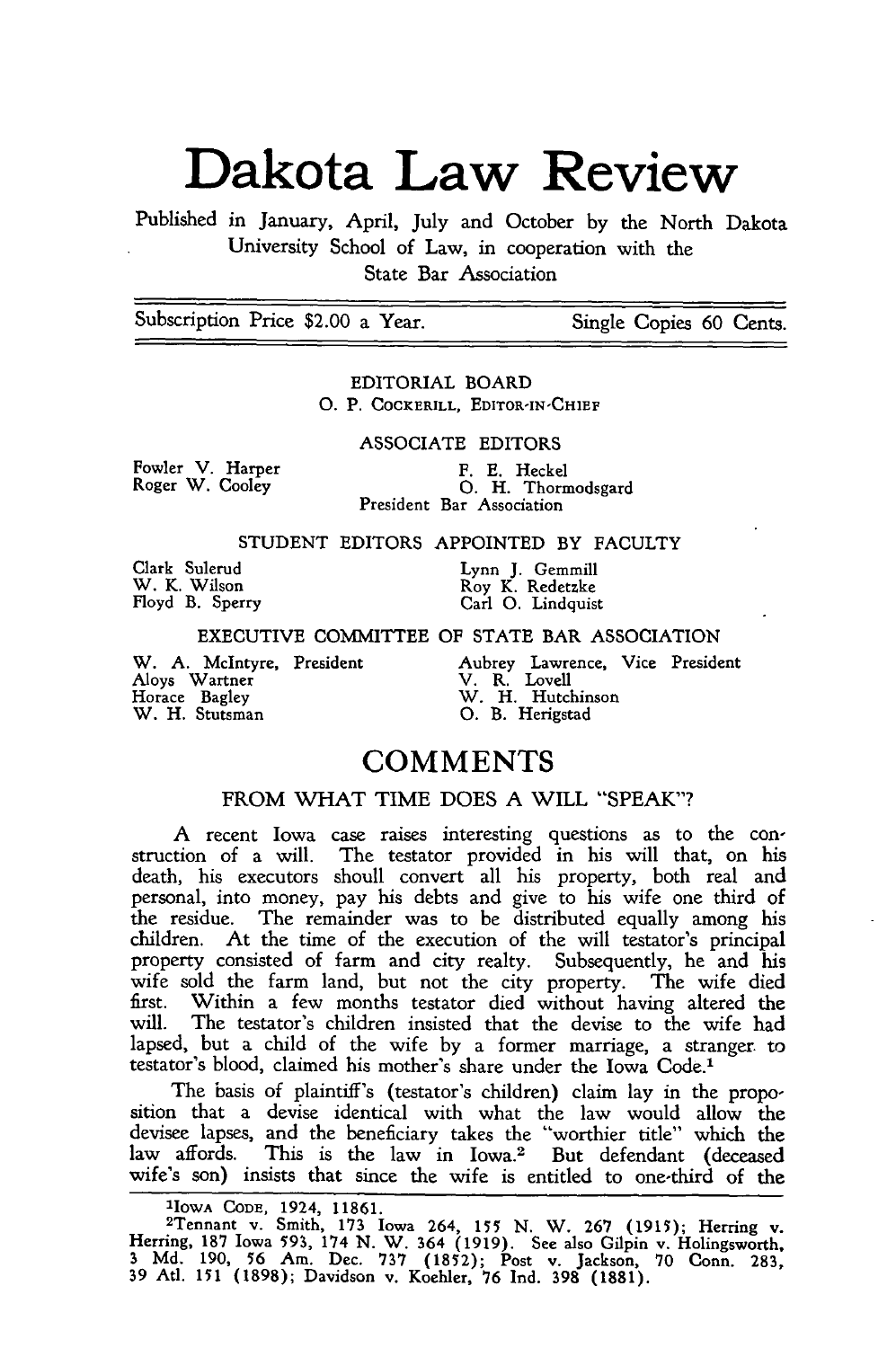husband's realty, regardless of his debts, the provision in the will is not identical with the statutory provision, and consequently the devise does not lapse. The court ruled with the defendant, the devise was upheld, and the "stranger" took his mother's share under the statute.<sup>3</sup>

But the distributive share of personal property to which the wife is entitled, under the Iowa law, is exactly in accord with the directions in the will. The wife is entitled to one-third, after all testator's debts The wife is entitled to one-third, after all testator's debts are paid. Attorneys for plaintiffs urged upon the court that, since the will imperatively demanded the conversion of all deceased's property into personality, the will should be treated as one disposing entirely of personalty. If this were done, the case would fall within the rule that the devise lapses when the devise and statutory provisions are the same.

The court, however, takes the other view. The whole opinion hangs upon the proposition that the mental or equitable conversion by the testator was insufficient to bring the case within the above mentioned rule. Thus the court argues: "It is doubtless true that the provisions of the will worked an equitable conversion of the real estate owned by the testator at the time of his death in so far as it was within his power to work such conversion. But he had no power to work such conversion as against his surviving wife. The very provision of the will which purported to work such equitable conversion was an invasion of the right of distributive share in kind rather than a recognition of it. This of itself destroyed the identity claimed as between testamentary and statutory provision. We have no need to pursue the memary and statut<br>discussion further."4

Now the facts in this case stipulate that the wife was dead when the testator died. The facts should not be ignored. In view of this situation, then, it is submitted that the construction of this will is made as of some time prior to the wife's death, otherwise there is no obstacle to the theory of equitable conversion, for the wife had been dead several months when the testator died. But the general rule is that when the will, as here, contains unequivocal directions to convert, the property is to be regarded as converted as of the time of the testator's death.<sup>5</sup> The Iowa cases are in accord with this prevailing rule, and yet to deny the application of equitable conversion, the Iowa court is here insisting upon constducting the will as of some time prior to the wife's death, it is not clear just-when.

But there is still another peculiar phase to the situation. If the court is actually construing this will as of some time prior to the wife's death, and determining its effect at that time, it would seem clear that it is bound in logic to carry out the construction as of that same time, in order to determine the rights of the parties under the will. Equitable conversion is expressly denied in the opinion, *because the testator could not work such conversion. as against his surviving wife.* This alters the actual facts of the case and sets up a hypothetical case, namely, the situation of the wife *surviving* the testator. But it will be noticed that under the will, the wife is entitled to *less* than she would take under the law. The testator obviously *intended* that she should

*<sup>3</sup>In* **re** Davis' Estate, **213 N.** W. **395 (1927)** *<sup>4</sup> 1bid.* **<sup>396</sup>** <sup>5</sup>

Dever v. Turner, **200** Iowa **926, 205 N.** W. **755 (1925);** Re-Sargent's Estate, **215 App.** Div. **639,** 214 **N.** Y. **S.** 479 **(1926);** Baker v. Commissioner etc., **253** Mass. **130, 148 N. E. 593 (1925);** Westfield Trust Co. v. Beekman, **97 N. J. Eq. 140, 128 Atl. 791 (1925)**